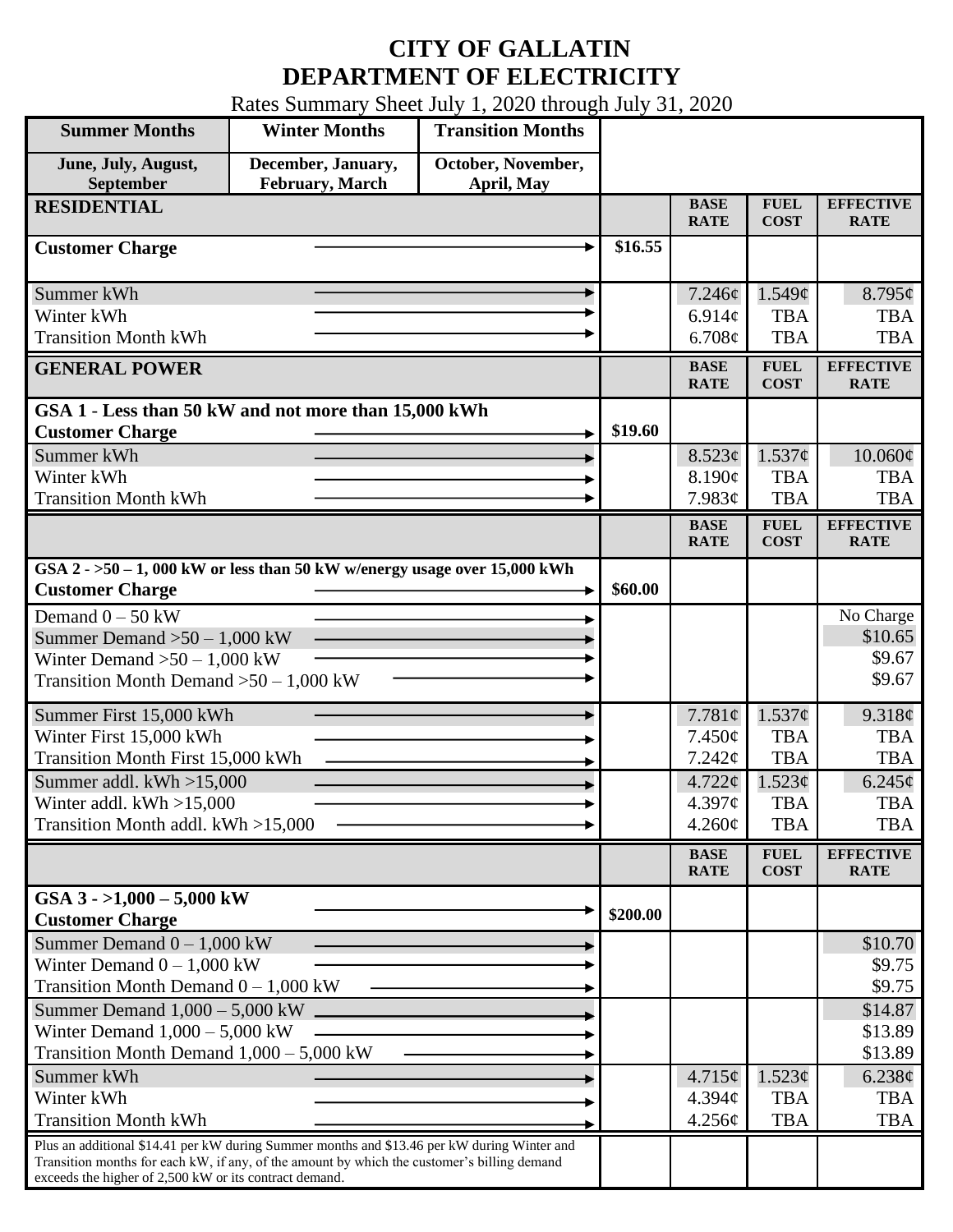| <b>Summer Months</b>                                                        | <b>Winter Months</b>                             | <b>Transition Months</b> |         |                            |                            |                                 |
|-----------------------------------------------------------------------------|--------------------------------------------------|--------------------------|---------|----------------------------|----------------------------|---------------------------------|
| June, July, August,                                                         | December, January,                               | October, November,       |         |                            |                            |                                 |
| September                                                                   | February, March                                  | April, May               |         |                            |                            |                                 |
| <b>GENERAL POWER CONTINUE</b>                                               |                                                  |                          |         | <b>BASE</b><br><b>RATE</b> | <b>FUEL</b><br><b>COST</b> | <b>EFFECTIVE</b><br><b>RATE</b> |
| <b>TD GSA</b>                                                               |                                                  |                          |         |                            |                            |                                 |
| <b>Customer Charge</b>                                                      |                                                  |                          | \$1,500 |                            |                            |                                 |
| <b>Onpeak Summer Demand</b>                                                 |                                                  |                          |         |                            |                            | \$10.95                         |
| <b>Onpeak Winter Demand</b>                                                 |                                                  |                          |         |                            |                            | \$9.99                          |
| <b>Onpeak Transition Month Demand</b>                                       |                                                  |                          |         |                            |                            | \$9.99                          |
| <b>Offpeak Excess of Contract Demand</b>                                    |                                                  |                          |         |                            |                            |                                 |
| Summer                                                                      |                                                  |                          |         |                            |                            | \$10.95                         |
| Winter                                                                      |                                                  |                          |         |                            |                            | \$9.99                          |
| Transition                                                                  |                                                  |                          |         |                            |                            | \$9.99                          |
| <b>Max Demand</b>                                                           |                                                  |                          |         |                            |                            | \$5.23                          |
| <b>Onpeak Summer kWh</b>                                                    |                                                  |                          |         | 8.049¢                     | 1.542¢                     | 9.591¢                          |
| <b>Onpeak Winter kWh</b>                                                    |                                                  |                          |         | 6.520¢                     | <b>TBA</b>                 | <b>TBA</b>                      |
| <b>Onpeak Transition Month kWh</b>                                          |                                                  |                          |         | 5.115¢                     | <b>TBA</b>                 | <b>TBA</b>                      |
| Offpeak Summer kWh First 200 HUD                                            |                                                  |                          |         | 4.700¢                     | 1.542¢                     | 6.242¢                          |
| Offpeak Summer kWh Next 200 HUD                                             |                                                  |                          |         | $0.452\phi$                | 1.542¢                     | 1.994c                          |
| <b>Additional HUD</b>                                                       |                                                  |                          |         | 0.149¢                     | 1.542¢                     | 1.691¢                          |
| Offpeak Winter kWh First 200 HUD                                            |                                                  |                          |         | 4.996¢                     | <b>TBA</b>                 | <b>TBA</b>                      |
| Offpeak Winter kWh Next 200 HUD                                             |                                                  |                          |         | 0.452¢                     | <b>TBA</b>                 | <b>TBA</b>                      |
| <b>Additional HUD</b>                                                       |                                                  |                          |         | 0.149¢                     | <b>TBA</b>                 | <b>TBA</b>                      |
| Offpeak Transition kWh First 200 HUD                                        |                                                  |                          |         | 5.115¢                     | <b>TBA</b><br><b>TBA</b>   | <b>TBA</b><br><b>TBA</b>        |
| Offpeak Transition kWh Next 200 HUD<br><b>Additional HUD</b>                |                                                  |                          |         | .452 $\phi$<br>.149 $\phi$ | <b>TBA</b>                 | <b>TBA</b>                      |
|                                                                             |                                                  |                          |         | <b>BASE</b>                | <b>FUEL</b>                | <b>EFFECTIVE</b>                |
|                                                                             |                                                  |                          |         | <b>RATE</b>                | <b>COST</b>                | <b>RATE</b>                     |
| GSB Demands from 5,001 - 15,000 kW                                          |                                                  |                          |         |                            |                            |                                 |
| <b>Customer Charge</b>                                                      |                                                  |                          | \$1,500 |                            |                            |                                 |
| Onpeak Summer Demand 5,000 - 15,000 kW                                      |                                                  |                          |         |                            |                            | \$10.87                         |
| Onpeak Winter Demand $5,000 - 15,000$ kW                                    |                                                  |                          |         |                            |                            | \$9.90                          |
|                                                                             | Onpeak Transition Month Demand 5,000 – 15,000 kW |                          |         |                            |                            | \$9.90                          |
| <b>Offpeak Excess of Contract Demand</b>                                    |                                                  |                          |         |                            |                            |                                 |
| Summer                                                                      |                                                  |                          |         |                            |                            | \$10.87                         |
| Winter                                                                      |                                                  |                          |         |                            |                            | \$9.90                          |
| Transition                                                                  |                                                  |                          |         |                            |                            | \$9.90                          |
| <b>Max Demand</b>                                                           |                                                  |                          |         |                            |                            | \$5.21                          |
| <b>Onpeak Summer kWh</b>                                                    |                                                  |                          |         | 6.513 $\phi$               | $1.401\phi$                | 7.914¢                          |
| <b>Onpeak Winter kWh</b>                                                    |                                                  |                          |         | 5.378¢                     | <b>TBA</b>                 | <b>TBA</b>                      |
| <b>Onpeak Transition Month kWh</b>                                          |                                                  |                          |         | 3.990¢                     | <b>TBA</b>                 | <b>TBA</b>                      |
| Offpeak Summer kWh First 200 HUD                                            |                                                  |                          |         | 4.022¢                     | $1.401\phi$                | $5.423\phi$                     |
| Offpeak Summer kWh Next 200 HUD                                             |                                                  |                          |         | 0.564¢                     | $1.401\phi$                | 1.965¢                          |
| <b>Additional HUD</b>                                                       |                                                  |                          |         | $0.223\epsilon$            | $1.401\phi$                | $1.624\phi$                     |
| Offpeak Winter kWh First 200 HUD                                            |                                                  |                          |         | 4.244¢                     | <b>TBA</b>                 | <b>TBA</b>                      |
| Offpeak Winter kWh Next 200 HUD                                             |                                                  |                          |         | 0.564¢                     | <b>TBA</b>                 | <b>TBA</b>                      |
| <b>Additional HUD</b>                                                       |                                                  |                          |         | $0.223\phi$                | <b>TBA</b>                 | <b>TBA</b>                      |
| Offpeak Transition kWh First 200 HUD<br>Offpeak Transition kWh Next 200 HUD |                                                  |                          |         | 3.990¢<br>0.564¢           | <b>TBA</b><br><b>TBA</b>   | <b>TBA</b><br><b>TBA</b>        |
| <b>Additional HUD</b>                                                       |                                                  |                          |         | $0.223\phi$                | <b>TBA</b>                 | <b>TBA</b>                      |
|                                                                             |                                                  |                          |         |                            |                            |                                 |

## **Page 2 - Rates Summary Sheet July 1, 2020 through July 31, 2020**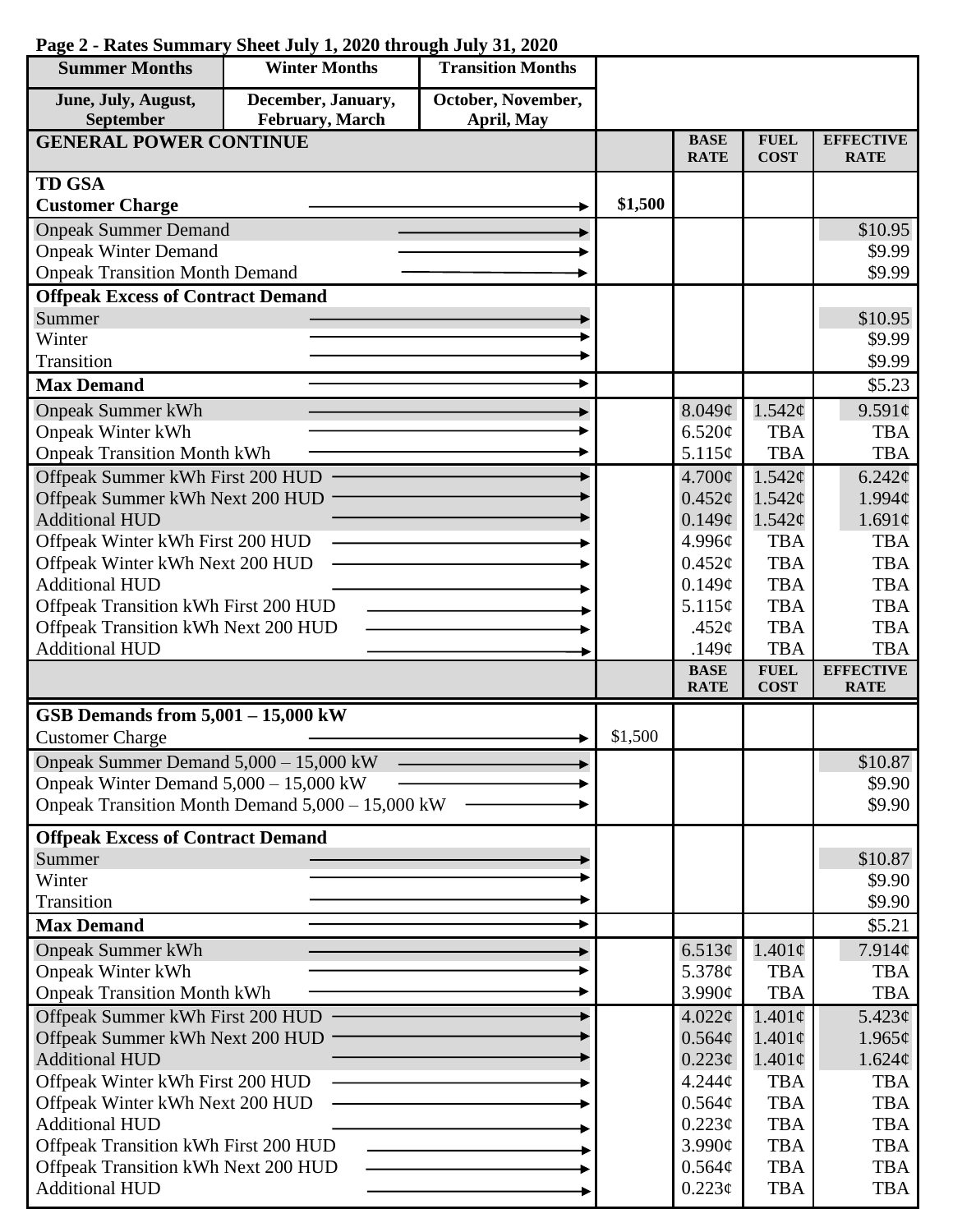| <b>Summer Months</b>                                         | <b>Winter Months</b> | <b>Transition Months</b> |         |                            |                            |                                 |
|--------------------------------------------------------------|----------------------|--------------------------|---------|----------------------------|----------------------------|---------------------------------|
| June, July, August,                                          | December, January,   | October, November,       |         |                            |                            |                                 |
| September                                                    | February, March      | April, May               |         |                            |                            |                                 |
| <b>GENERAL POWER CONTINUE</b>                                |                      |                          |         | <b>BASE</b><br><b>RATE</b> | <b>FUEL</b><br><b>COST</b> | <b>EFFECTIVE</b><br><b>RATE</b> |
|                                                              |                      |                          |         |                            |                            |                                 |
| MSB Demands greater than 5,000 kW                            |                      |                          | \$1,500 |                            |                            |                                 |
| <b>Customer Charge</b><br>Onpeak Summer Demand > 5,000       |                      |                          |         |                            |                            | \$10.24                         |
| Onpeak Winter Demand > 5,000                                 |                      |                          |         |                            |                            | \$9.27                          |
| Onpeak Transition Month Demand > 5,000                       |                      |                          |         |                            |                            | \$9.27                          |
| <b>Max Demand</b>                                            |                      |                          |         |                            |                            | \$2.26                          |
| <b>Offpeak Excess of Contract Demand</b>                     |                      |                          |         |                            |                            |                                 |
| Summer                                                       |                      |                          |         |                            |                            | \$10.24                         |
| Winter                                                       |                      |                          |         |                            |                            | \$9.27                          |
| Transition                                                   |                      |                          |         |                            |                            | \$9.27                          |
| <b>Onpeak Summer kWh</b>                                     |                      |                          |         | 5.779¢                     | 1.296¢                     | $7.075\phi$                     |
| <b>Onpeak Winter kWh</b>                                     |                      |                          |         | 4.639¢                     | <b>TBA</b>                 | <b>TBA</b>                      |
| <b>Onpeak Transition Month kWh</b>                           |                      |                          |         | 3.589¢                     | <b>TBA</b>                 | <b>TBA</b>                      |
| Offpeak Summer kWh First 200 HU <del>D</del>                 |                      |                          |         | 3.279¢                     | 1.296¢                     | 4.575¢                          |
| Offpeak Summer kWh Next 200 HUD                              |                      |                          |         | $0.310\epsilon$            | 1.296¢                     | 1.606¢                          |
| <b>Additional HUD</b>                                        |                      |                          |         | $0.055\phi$                | $1.296\phi$                | $1.351\phi$                     |
| Offpeak Winter kWh First 200 HUD                             |                      |                          |         | 3.502¢                     | <b>TBA</b>                 | <b>TBA</b>                      |
| Offpeak Winter kWh Next 200 HUD                              |                      |                          |         | $0.310\phi$                | <b>TBA</b>                 | <b>TBA</b>                      |
| <b>Additional HUD</b>                                        |                      |                          |         | $0.055\phi$                | <b>TBA</b>                 | <b>TBA</b>                      |
| Offpeak Transition kWh First 200 HUD                         |                      |                          |         | 3.589¢                     | <b>TBA</b>                 | <b>TBA</b>                      |
| Offpeak Transition kWh Next 200 HUD                          |                      |                          |         | 0.310¢                     | <b>TBA</b>                 | <b>TBA</b>                      |
| <b>Additional HUD</b>                                        |                      |                          |         | $0.055\phi$                | <b>TBA</b>                 | <b>TBA</b>                      |
|                                                              |                      |                          |         | <b>BASE</b>                | <b>FUEL</b>                | <b>EFFECTIVE</b>                |
|                                                              |                      |                          |         | <b>RATE</b>                | <b>COST</b>                | <b>RATE</b>                     |
| MSD Demands greater than 25,000 kW                           |                      |                          | \$1,500 |                            |                            |                                 |
| <b>Customer Charge</b>                                       |                      |                          |         |                            |                            |                                 |
| <b>Onpeak Summer Demand</b>                                  |                      |                          |         |                            |                            | \$10.24                         |
| <b>Onpeak Winter Demand</b>                                  |                      |                          |         |                            |                            | \$9.27                          |
| <b>Onpeak Transition Demand</b>                              |                      |                          |         |                            |                            | \$9.27                          |
| <b>Max Demand</b>                                            |                      |                          |         |                            |                            | \$1.64                          |
| <b>Offpeak Excess of Contract Demand</b>                     |                      |                          |         |                            |                            |                                 |
| Summer                                                       |                      |                          |         |                            |                            | \$10.24                         |
| Winter                                                       |                      |                          |         |                            |                            | \$9.27                          |
| Transition                                                   |                      |                          |         |                            |                            | \$9.27                          |
| <b>Onpeak Summer kWh</b>                                     |                      |                          |         | 5.440¢                     | 1.296¢                     | 6.736¢                          |
| <b>Onpeak Winter kWh</b>                                     |                      |                          |         | 4.298c                     | <b>TBA</b>                 | <b>TBA</b>                      |
| <b>Onpeak Transition Month kWh</b>                           |                      |                          |         | 3.248¢                     | <b>TBA</b>                 | <b>TBA</b>                      |
| Offpeak Summer kWh First 200 HUD                             |                      |                          |         | 2.939¢                     | 1.296¢                     | 4.235¢                          |
| Offpeak Summer kWh Next 200 HUD                              |                      |                          |         | 0.282¢                     | $1.296\phi$                | 1.578¢                          |
| <b>Additional HUD</b>                                        |                      |                          |         | 0.223¢                     | 1.296¢                     | 1.519¢                          |
| Offpeak Winter kWh First 200 HUD                             |                      |                          |         | 3.161¢                     | <b>TBA</b>                 | <b>TBA</b>                      |
| Offpeak Winter kWh Next 200 HUD                              |                      |                          |         | 0.282¢                     | <b>TBA</b>                 | <b>TBA</b>                      |
| <b>Additional HUD</b>                                        |                      |                          |         | <b>TBA</b>                 | <b>TBA</b>                 | <b>TBA</b>                      |
| Offpeak Transition kWh First 200 HUD                         |                      |                          |         | 3.248¢<br>0.282¢           | <b>TBA</b><br><b>TBA</b>   | <b>TBA</b><br><b>TBA</b>        |
| Offpeak Transition kWh Next 200 HUD<br><b>Additional HUD</b> |                      |                          |         | $0.223\phi$                | <b>TBA</b>                 | TBA                             |

## **Page 3 - Rates Summary Sheet July 1, 2020 through July 31, 2020**